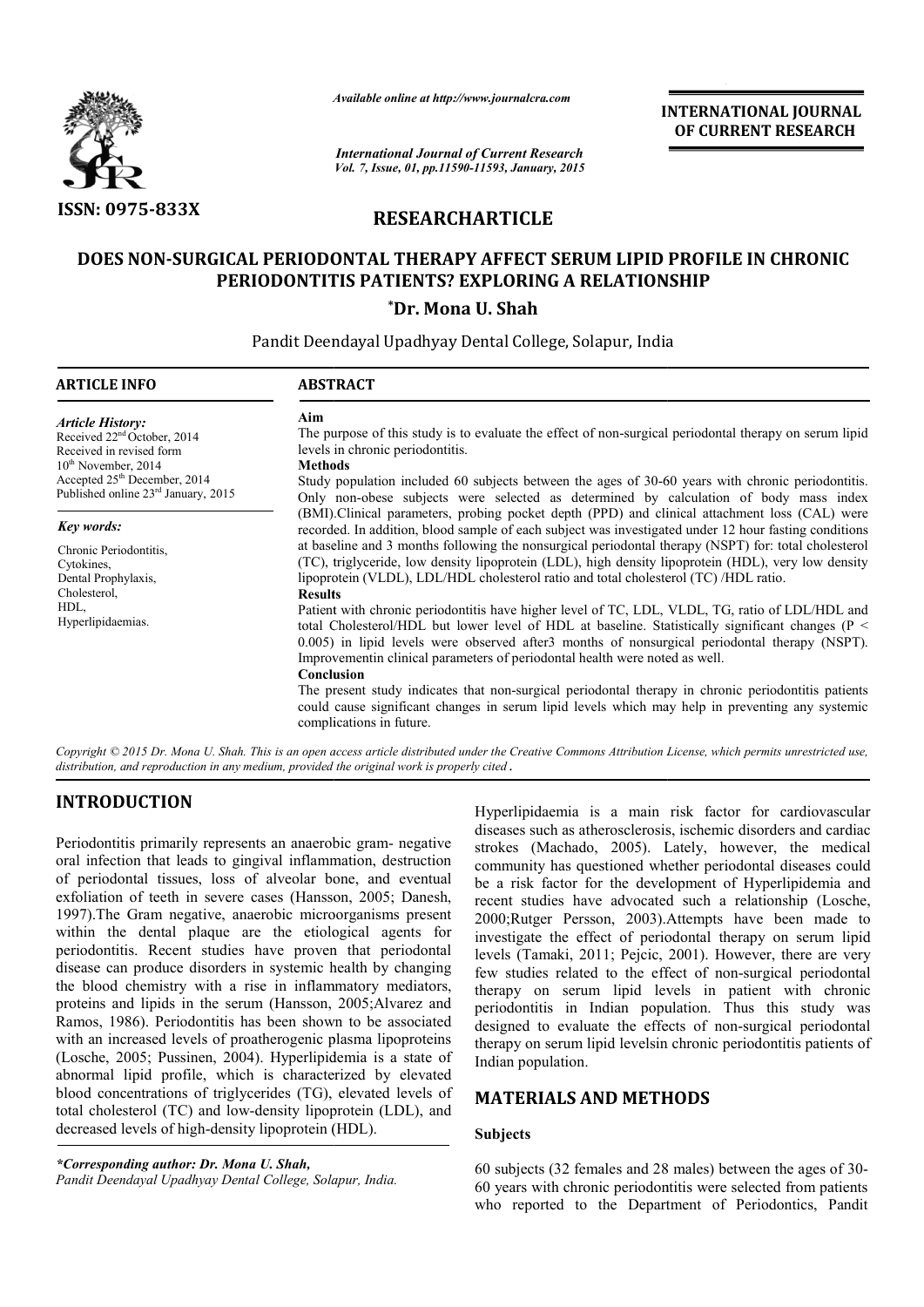Deendayal Upadhyay Dental College, Solapur. The Ethical Committee and Review Board of Pandit Deendayal Upadhayay Dental College, Solapur approved the study protocol. The protocol was clearly explained to all the patients and informed written consent was obtained from all recruits.

#### **Inclusion criteria**

- Non-obesesubjects (BMI18.50 24.99 kg/ $m<sup>2</sup>$ ) (Global data base on body mass index, 2006).
- Subject with chronic periodontitis, having a probing depth  $\geq$ 4 mm andclinical attachment loss≥5mm (Carranza, 2006).

#### **Exclusion criteria**

#### Subjects with

- Any periodontal treatment in the past 6 months.
- Anti-hyperlipidemic drug therapy
- Any other systemic disease which can alter the course of periodontal disease or serum lipid levels.
- Smoking
- Alcoholics
- Pregnant, lactating and post-menopausal women
- Aggressive periodontitis
- Cardiac diseases
- Rheumatoid arthritis
- **Obesity**

### **Anthropometric evaluation**

Case history was recorded to obtain information regarding gender, age, diet and Body Mass Index (BMI). Body Mass Index (BMI) is a simple index of weight-for-height that is commonly used to classify underweight, overweight and obesity in adults. It is defined as the weight in kilograms divided by the square of the height in meters  $(kg/m<sup>2</sup>)$  (Global data base on body mass index, 2006).

### **Measurement of serum lipids**

Serum lipid levels were determined by enzymatic methods. To identify subjects with pathologic values, the following cutoff points were used according to the laboratory's recommendation: the serum lipid levels for total cholesterol (TC>200mg/dL), triglyceride (TG> 200 mg/dL), low density lipoprotein (LDL< 130 mg/dL), high density lipoprotein (HDL<35 mg/dL) very low density lipoprotein (VLDL  $> 40$ mg/dL), LDL/HDL cholesterol ratio (1.0-3.55) and total cholesterol/HDL ratio (3.72-4.9). All the above mentioned parameters were measured under 12hr fasting conditions (Expert panel on integrated guidelines for cardiovascular health and risk reduction in children and adolescents: Summary report. Pediatrics, 2011) at baseline and 3 months following the nonsurgical periodontal therapy (NSPT).

### **Periodontal parameters**

All periodontal parameters such as periodontal probing depth (PPD), clinical attachment loss (CAL) were assessed at 6 different sites around each tooth (Mesio-buccal, Buccal, Distobuccal, Mesio-lingual, Lingual and Disto-lingual) with the UNC 15 probe (Hu-Friedy, Chicago, IL, USA).

The periodontal parameters were recorded at baseline as well as 3 months after scaling and root planing. The patients received oral hygiene instructions and full mouth scaling and root planing (NSPT) were performed under local anesthesia after recording the baseline parameters.

## **STATISTICAL METHODS**

Data is presented as mean and standard deviation. Difference between mean were proved for significance of lipid level using paired t-test at baseline and 3 months of NSPT. The data was analyzed using statistical software (SPSS statistical package version 17, SPSS Inc., Chicago, IL, USA).

#### **RESULTS**

Subject's demographic data and characteristics of the study population like age, body mass index (BMI) are listed in Table 1. The lipid levels determined at baseline and at end of 3 months after NSPT are represented in Table 2. There was significant reduction in the TC, LDL, VLDL, TG, LDL/HDL and total cholesterol/HDL ratio accompanied by increase in HDL levels after NSPT at the end of 3 months. Table 3. Shows significant improvement in clinical periodontal parameters after 3 months of NSPT. Thus results of our study suggest that periodontal health and TC, LDL, VLDL, TG, ratio of LDL/HDL, total Cholesterol/HDL are negatively correlated; while HDL is positively correlated with periodontal health.

#### **Table 1. Demographic data and patient characteristics**

|                           | Age   | Body Mass Index |
|---------------------------|-------|-----------------|
| Mean                      | 44.77 | 25.10           |
| <b>Standard Deviation</b> | 8.32  | 2.66            |
| Min                       | 31.00 | 21.00           |
| Median                    | 42.50 | 24.80           |
| Max                       | 60.00 | 29.20           |

**Note:** 60 patients (32 Females and 28 Males)

|  |  |  |  | Table 2. Comparison of variables at base line and 3 months |  |  |  |  |  |
|--|--|--|--|------------------------------------------------------------|--|--|--|--|--|
|--|--|--|--|------------------------------------------------------------|--|--|--|--|--|

| Baseline           | 3 Months           | P Value   |
|--------------------|--------------------|-----------|
| 155.63 16±29.66    | 144.93±26.07       | $0.001*$  |
| $170.87 \pm 22.60$ | $167.03 \pm 22.71$ | $0.001*$  |
| $41.3016 \pm 8.24$ | 51.10 $\pm$ 7.32   | $0.001*$  |
| 117.87±19.62       | $106.37\pm18.79$   | $0.001*$  |
| $33.13\pm 6.80$    | $27.85 \pm 5.63$   | $0.001*$  |
| $2.96 \pm 0.74$    | $2.13 \pm 0.48$    | $0.001^*$ |
| $4.27 \pm 1.03$    | $3.44\pm0.73$      | $0.001*$  |
|                    |                    |           |

\*Statistically significant (p- value)

**Table 3. Clinical periodontal parameters**

|                              | Base line       | after 3 months  | P- value  |
|------------------------------|-----------------|-----------------|-----------|
| Probing pocket depth         | $5.25 \pm 0.63$ | $3.97 \pm 0.75$ | $0.001$ * |
| Periodontal attachment Level | $4.31 \pm 0.42$ | $3.84\pm0.45$   | $0.001^*$ |
| Modified sulcus              | $2.74\pm 0.47$  | $1.94 \pm 0.31$ | $0.001^*$ |
| bleeding index               |                 |                 |           |

\*Statistically significant (p- value)

## **DISCUSSION**

In developed and developing countries, coronary heart disease has become a major health issue and a leading cause of death (Murray and Lopez, 1997; Ross, 1999). There is increasing concern about the blood lipid levels, as a risk factor for the development of coronary heart disease.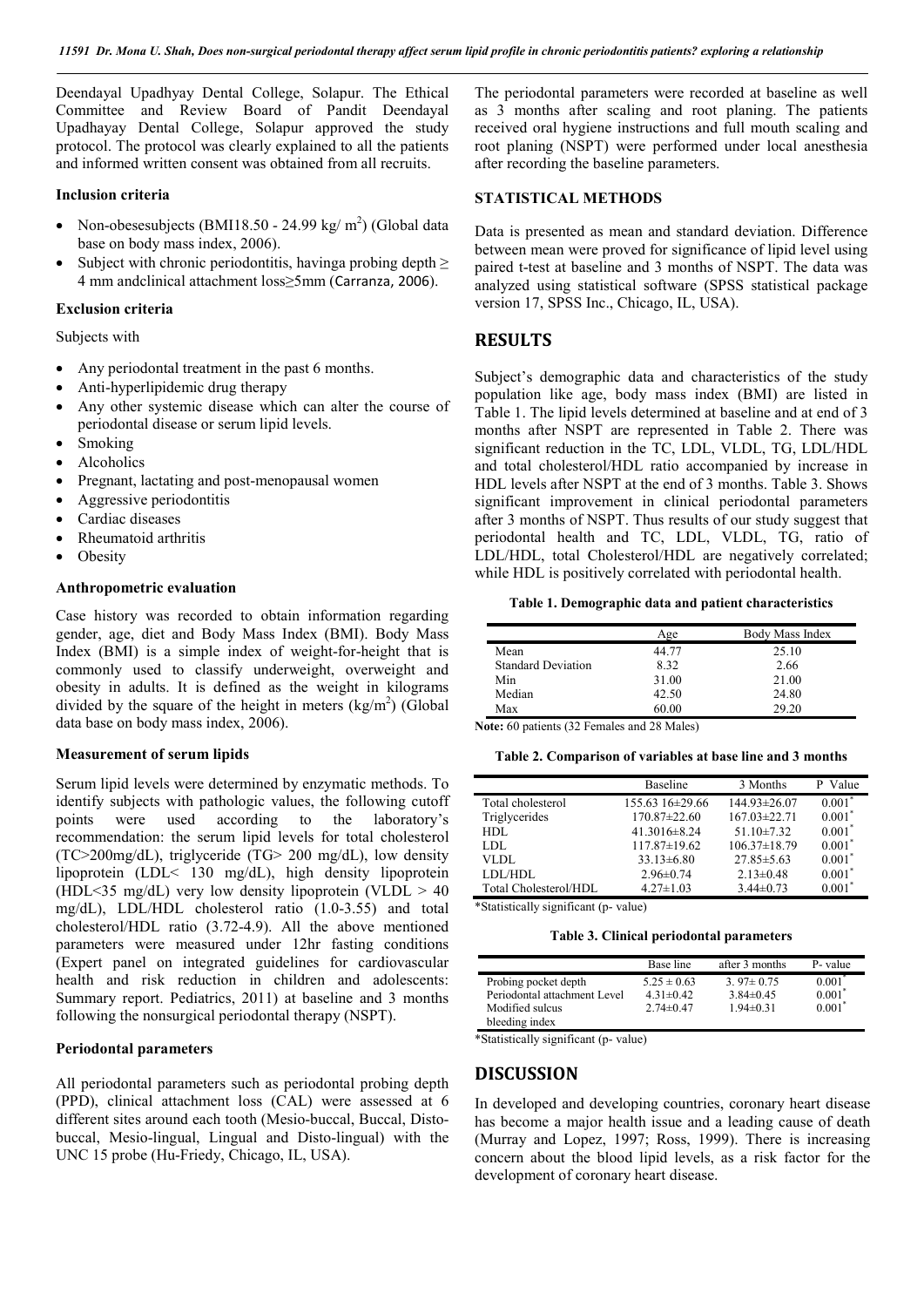Periodontitis is a chronic inflammatory destructive disease associated with enhanced concentrations of proatherogenic plasma lipids, i.e., TC and LDL as well as TG (Machado, 2005; Lösche, 2000; Uchiumi, 2004). Many studies have also shown a positive correlation between periodontitis and increased serum lipid profile (Lösche, 2005; Machado, 2005;Uchiumi, 2004; Ebersole, 1999). Changes in concentrations of these markers have also been associated with acute and chronic infections, and in this respect, bacterial infections have been implicated as a possible risk factor in the etiology of cardiovascular disease, ischemic stroke, (Wright, 2008) and coronary heart diseases (Lösche and 2005; Leinonen and Saikku, 2002).

The results of our study show that local periodontal treatment resulted in a significant decrease in TC, LDL, VLDL, TG, LDL/HDL and total cholesterol/HDL ratio levels and rise in HDL after treatment. This suggests a potential effect of periodontitis-driven systemic inflammation on lipid metabolism which is acause and effect relationship between periodontitis and lipid metabolism. These findings are in concordance with a report by Pussinen, 2004 who reported that periodontitis is associated with a reduction of the HDL levels and that periodontal therapy results in an increase in this antiatherogenic lipid fraction.

| Pathogenesis and progression of periodontitis to hyperlipidemia                                                                                                       |                                                                                                 |                 |  |  |  |
|-----------------------------------------------------------------------------------------------------------------------------------------------------------------------|-------------------------------------------------------------------------------------------------|-----------------|--|--|--|
| <b>Infection</b>                                                                                                                                                      | <b>Increased serum</b><br>Pro-inflammatory cytokines                                            | Hyperlipidaemia |  |  |  |
| Bacteraemia<br>Chronic Periodontitis                                                                                                                                  | Enhanced Lipogenesis /<br>Lipolysis<br>$\rightarrow$ IL-1 $\beta$ , TNF- $\alpha$ FFA, LDL, TRG |                 |  |  |  |
| $IL-1\beta$ – Interleukin $1\beta$<br>TNF- $\alpha$ – Tumour necrosis factor- $\alpha$<br>FFA-Free fatty acid<br>LDL - low density lipoprotein<br>TRG – Triglycerides |                                                                                                 |                 |  |  |  |

The study of Feingold *et al.* (1992) showed that the administration of low doses of endotoxin in rats resulted in hypertriglyceremia suggesting the similar response in local infection such as chronic periodontitis (Feingold, 1992). But most of the above mentioned studies failed to determine a positive correlation with all the parameters of lipid profile (i.e.TC, HDL, LDL, VLDL and TG) to arrive at a definitive conclusion on the association between periodontitis and increased lipid profile. As Losche, 2005 found only LDL to be significantly associated with the clinical parameters of inflammation and periodontal tissue destruction in periodontitis subjects. Evidences suggest that the microorganism, particularly Porphyromonas gingival is (P. gingivalis) produce end toxin in the form of lip polysaccharides (LPS) that are instrumental in generating a host-mediated tissue destructive immune response and can manifest a state of altered lipid metabolism; the main features of which are hypertriglyceridemia and lipid oxidation (Hansson, 2005; Alvarez and Ramos, 1986). HDL have several anti-atherogenic properties such as an ability to promote the efflux of cholesterol from cells, to function as an important antioxidant by inhibiting low density lipoprotein (LDL) oxidation, to prevent or interrupt foam cell formation and to retard inflammatory activity. These properties may prevent the harmful effects of infections, and conversely, infections may have a more detrimental effect in the absence of functioning HDL. Conversely, in another study conducted by D'Aiuto, 2005 lipid marker changes were insignificant between standard periodontal treatment and control groups and some reductions of TC and LDL were present only in the intensive periodontal treatment group.

In a similar study Nishanth and Rao, 2011 and co-workers showed that periodontal destruction and serum lipid levels are positively correlated and non-surgical periodontal treatment resulted in improved control on lipid profile (triglycerides (TG), elevated levels of total cholesterol (TC) and low-density lipoprotein-cholesterol (LDL) and decreased levels of highdensity lipoprotein-cholesterol (HDL) in chronic periodontitis patients. Further large scale intervention trials are necessary to define these findings are true or confounded by other important factors like nutrition, socioeconomic status or age.

#### **Conclusion**

The results of our study indicates that non-surgical periodontal treatment in chronic periodontitis patients causes significant changes in lipid levels which may help in preventing any systemic complications due to the elevated lipid levels.

### **REFERENCES**

- 2011. Expert panel on integrated guidelines for cardiovascular health and risk reduction in children and adolescents: Summary report. *Pediatrics,* 128(5): S 213-56.
- Alvarez, C. and Ramos, A. 1986. Lipids, lipoproteins, and apoproteins in serum during infection. *Clin Chem.,* 32:142–145.
- Carranza, F.A. 2006. Clinical diagnosis. In: Carranza, F.A. (Ed) Clinical Periodontology. Publisher: St. Louis, Mo. *Saunders Elsevier*, pp 497..